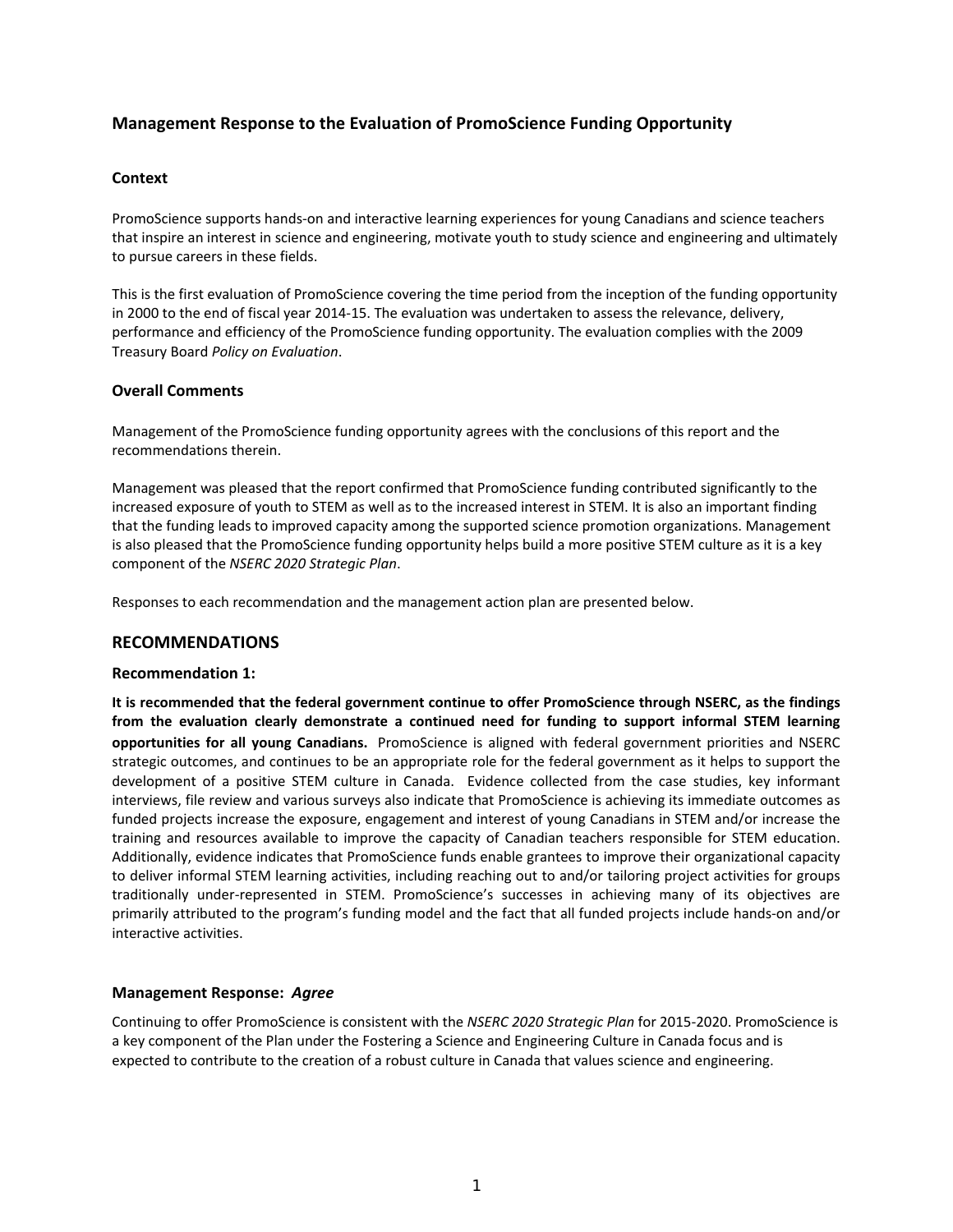There continues to be a significant interest in PromoScience within the science promotion community. The number of submitted applications has increased in recent years as has the amount of funding requested in each competition year. These trends are expected to continue in future years as many organizations within the non‐ profit community and academia strive to extend the reach, scope and quality of their activities for youth.

### **Recommendation 2:**

**It is recommended that PromoScience conduct a strategic discussion to further refine its objectives, expected outcomes and target groups.** In particular, the program should consider which outcomes and target groups it can affect to a greater extent. Evidence collected throughout the evaluation suggests that PromoScience makes a greater contribution exposing various groups of youth to STEM and generating an interest in these disciplines, than it does to increasing their STEM skills and knowledge and/or their motivation to pursue further STEM education. There are also indications that teachers play a significant role in developing youth's interest in STEM, and are one of the main factors influencing youth to pursue further STEM education. This influence is noted as being particularly important for youth in secondary school. Another notable theme throughout the evaluation is the importance of providing informal STEM learning activities for youth living in rural and/or remote areas, as this group of youth have fewer opportunities to engage in such activities and may also be further disadvantaged in terms of the STEM learning opportunities they receive through the formal education system.

### **Management Response:** *Agree*

Management agrees that a strategic discussion is worth undertaking to refine the objectives, expected outcomes and target groups for PromoScience especially in light of the *NSERC 2020 Strategic Plan* which includes the objective of fostering a science and engineering culture in Canada. As part of this discussion which would involve consideration of feedback from appropriate stakeholders, program staff will revisit the existing logic model for PromoScience and adjust accordingly. Given the broad target audience of K‐12, the idea of having different objectives and outcomes depending on the age group (i.e. K‐8 vs. 9‐12) will be explored.

With respect to target groups, the role that teachers play in developing youth interest in STEM as indicated in the evaluation report coupled with the significant multiplier effect of teachers underscores the importance of this target group. Program staff will explore various options to ensure teachers are reached more effectively and in greater numbers.

Providing informal STEM learning activities for youth living in rural and/or remote areas is consistent with the action plan developed for Fostering a Science and Engineering Culture in Canada which is part of the *NSERC 2020 Strategic Plan*. Aboriginal youth, many of whom live in rural and/or remote areas, will continue to be a focus of the PromoScience funding opportunity. In addition to in‐person outreach activities, the use of internet‐based resources could also have a positive impact on reaching these under‐served youth. The 2014 CCA report *Science Culture: Where Canada Stands* states that "New technologies can be used to augment science education and engagement strategies in many ways." Options to increase funding to such target groups and opportunities that make effective use of technology will be explored.

### **Recommendation 3:**

It is recommended that the PromoScience develop a new final activity report (FAR) that includes more closeended questions regarding the impact of its funding on the implementation, reach and quality of project to **provide more useful, accessible and comparable performance information.** The report should also continue to include a few open‐ended questions to provide grantees with the opportunity to highlight some of the unique attributes of their program. It is further recommended that PromoScience consult with current and former grantees about what performance data is requested in the new FAR to ensure that the data is also useful for grantees and feasible to collect. Additionally, data collected during the evaluation suggests that some grantees do not have the capacity to provide all of the data requested and that the validity of the data is questionable at times.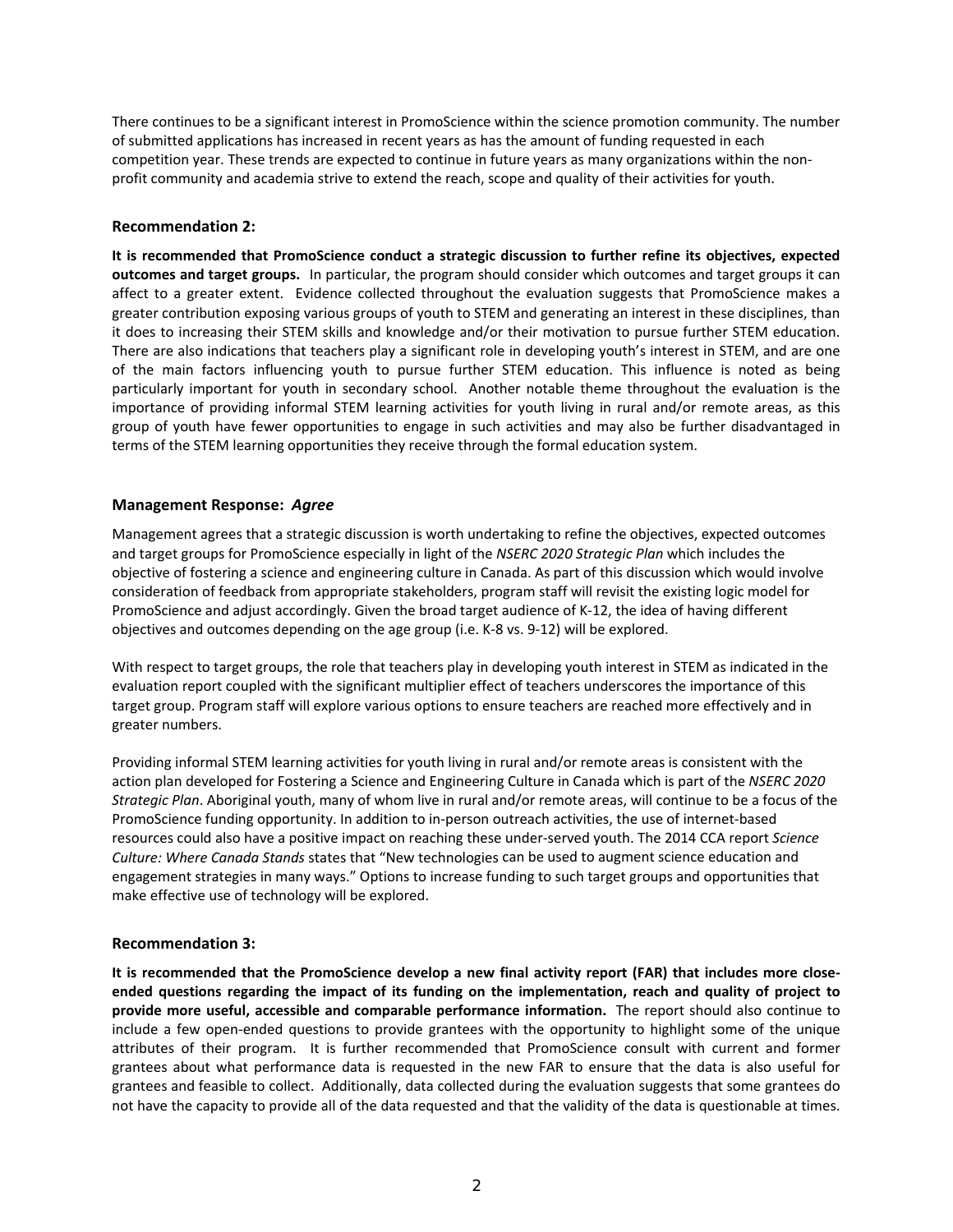Several key informants and grantees attribute this lack of capacity to the fact that grantees are unable to use PromoScience funds for project evaluation. Grantees would therefore, likely benefit from more comprehensive and structured information on how to complete the new FAR and the type of data requested, as well as opportunities to use part of their PromoScience grant to collect the data requested by the program.

### **Management Response:** *Agree*

The final activity report (FAR) was developed in the early stages of the implementation of PromoScience based on input from program staff and the Program Evaluation division. As a result of the analysis of the FARs as part of this evaluation, recommended improvements to the FAR template are not surprising. Program staff will, once again, work with the Program Evaluation division to refine the FAR to ensure the content better suits the needs for any future evaluation work. Grantees may be consulted (i.e. survey) to determine what data would also be useful for them. Some improvements could include providing the template at the time of award of the grant so grantees could start to populate the template as needed. Management agrees that instructions or a Frequently Asked Questions document for the reporting could be useful references when completing the FARs.

Project evaluation is an important component to ensure that the grantee's programming is being delivered effectively. Given the significant cost associated with most project evaluations, NSERC will consult with *Finance and Awards Administration* to investigate if PromoScience funds could be directed to grantee's project evaluation expenses and determine the feasibility of support in light of the available budget for PromoScience. If this is possible, NSERC will consider a limit on the level of funding that could be directed to that aspect of the budget.

### **Recommendation 4:**

**Bringing the Informal STEM Learning Community Together is important and it is recommended that PromoScience provide opportunities for current and former grantees to connect with one another, and with the larger informal STEM learning community to share best practices and resources.** Such opportunities may include, but are not limited to an online network/community of practice, PromoScience conferences and/or PromoScience staff directly connecting grantees to one another. For instance, PromoScience staff may place two or more grantees in contact with one another if they believe there are opportunities for partnerships and/or that one grantee may help support the capacity development of another grantee. It is believed that providing grantees with the opportunity to connect with one another, and/or with other organizations delivering informal STEM learning activities, will increase the reach, quality and impact of PromoScience-funded projects. It is also recommended that the platform used to bring grantees and the informal STEM learning community together is national in scope in order to support the development of a positive and inclusive STEM culture across Canada. Currently, some national platforms exist that PromoScience may consider partnering with in an effort to avoid repetition and to utilize existing knowledge and/or networks. Such systems included, but are not limited to Actua's annual network member conferences and the Science and Technology Awareness Network (STAN).

### **Management Response:** *Agree*

Management agrees that more synergy among science promotion organizations is needed as well as increased sharing of best practices. This recommendation is consistent with the action plan for Fostering a Science and Engineering Culture in which NSERC plans to develop (or support the development) of an interactive inventory of science promotion organizations as well as a best practices sharing methodology ‐ both of which would provide opportunities for science promotion organizations to share best practices and resources. A national focus for both of these initiatives will be paramount. Potential partnerships will be explored to determine the most effective way to achieve the desired results.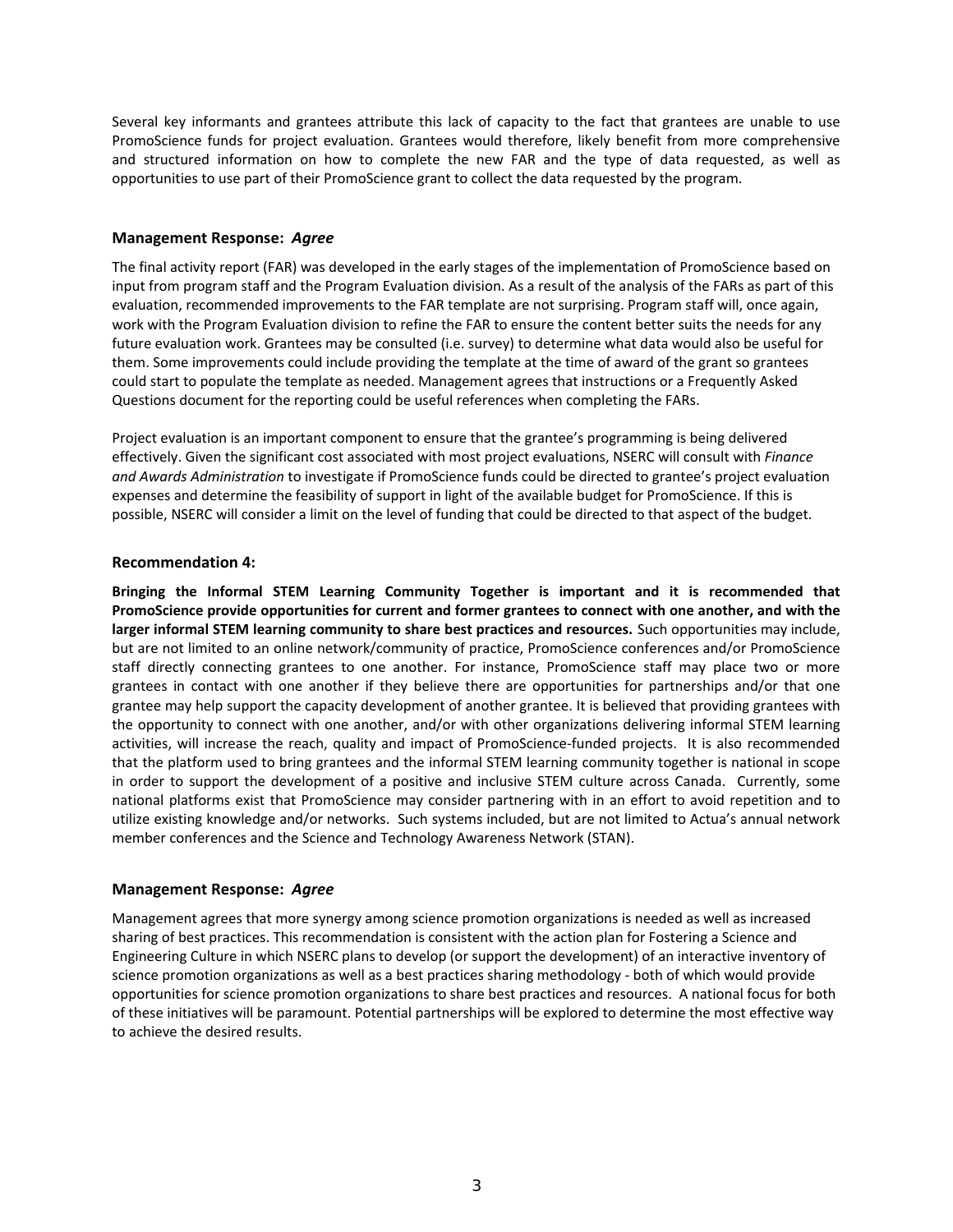#### **Action Plan**

| Recommendation                                                                                                                                                                                                                                                                                                                                                                                                                                                                                                                                                                                                                                                 | <b>Agree</b><br><b>Partially Agree</b><br><b>Disagree</b> | <b>Proposed Action</b>                                                                                                                           | <b>Responsibility</b>             | <b>Timeline</b>  |
|----------------------------------------------------------------------------------------------------------------------------------------------------------------------------------------------------------------------------------------------------------------------------------------------------------------------------------------------------------------------------------------------------------------------------------------------------------------------------------------------------------------------------------------------------------------------------------------------------------------------------------------------------------------|-----------------------------------------------------------|--------------------------------------------------------------------------------------------------------------------------------------------------|-----------------------------------|------------------|
| 1. It is recommended that the federal<br>government continue to offer PromoScience<br>through NSERC, as the findings from the<br>evaluation clearly demonstrate a continued<br>need for funding to support informal STEM<br>learning opportunities for all young<br>Canadians. PromoScience is aligned with<br>federal government priorities and NSERC<br>strategic outcomes, and continues to be an<br>appropriate role for the federal government as<br>it helps to support the development of a                                                                                                                                                             | Agree                                                     | Continue to deliver the funding<br>opportunity on an annual basis.<br>NSERC is expected to launch the<br>next annual competition in June<br>2016 | Program staff                     | <b>July 2016</b> |
| positive STEM culture in Canada. Evidence<br>collected from the case studies, key informant<br>interviews, file review and various surveys also<br>indicate that PromoScience is achieving its<br>immediate outcomes as funded projects<br>increase the exposure, engagement and<br>interest of young Canadians in STEM and/or                                                                                                                                                                                                                                                                                                                                 |                                                           | Continue to promote PromoScience<br>to stakeholders via Call for<br>Applications e-blast                                                         | Communications /<br>Program staff | September 2016   |
| increase the training and resources available to<br>improve the capacity of Canadian teachers<br>responsible for STEM education. Additionally,<br>evidence indicates that PromoScience funds<br>enable grantees to improve their organizational<br>capacity to deliver informal STEM learning<br>activities, including reaching out to and/or<br>tailoring project activities for groups<br>traditionally under-represented in STEM.<br>PromoScience's successes in achieving many of<br>its objectives are primarily attributed to the<br>program's funding model and the fact that all<br>funded projects include hands-on and/or<br>interactive activities. |                                                           | Continue to support potential<br>applicants through webinars                                                                                     | Program staff                     | September 2016   |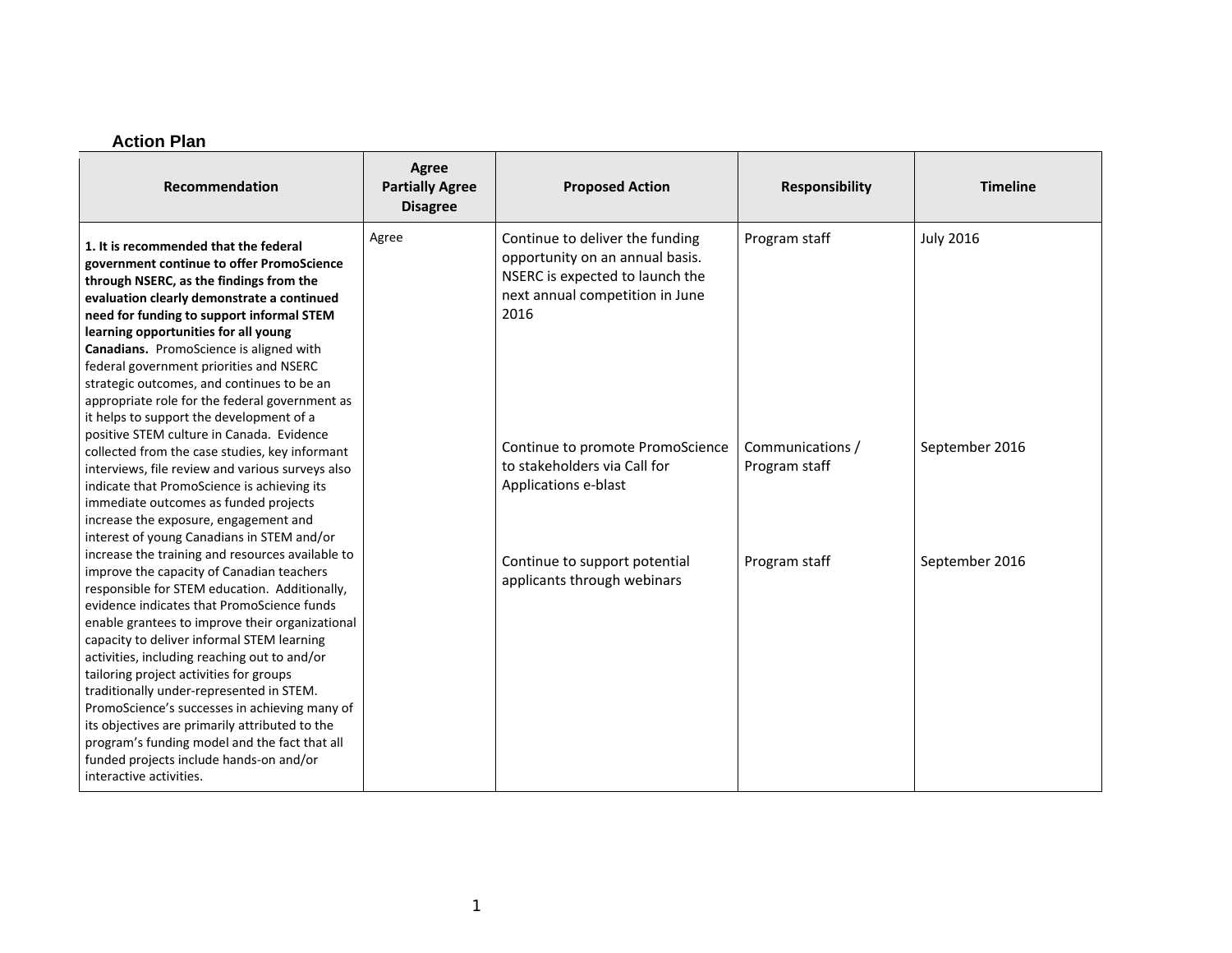| Recommendation                                                                                                                                                                                                                                                                                                                                                                                                                                                                                                                                                                                                                                                                                                                                                         | Agree<br><b>Partially Agree</b><br><b>Disagree</b> | <b>Proposed Action</b>                                                             | <b>Responsibility</b>                       | <b>Timeline</b>  |
|------------------------------------------------------------------------------------------------------------------------------------------------------------------------------------------------------------------------------------------------------------------------------------------------------------------------------------------------------------------------------------------------------------------------------------------------------------------------------------------------------------------------------------------------------------------------------------------------------------------------------------------------------------------------------------------------------------------------------------------------------------------------|----------------------------------------------------|------------------------------------------------------------------------------------|---------------------------------------------|------------------|
| 2. It is recommended that PromoScience<br>conduct a strategic discussion to further refine<br>its objectives, expected outcomes and target<br>groups. In particular, the program should<br>consider which outcomes and target groups it<br>can affect to a greater extent. Evidence                                                                                                                                                                                                                                                                                                                                                                                                                                                                                    | Agree                                              | Hold a strategic discussion to refine<br>objectives, outcomes and target<br>groups | Program staff / Program<br>Evaluation staff | September 2016   |
| collected throughout the evaluation suggests<br>that PromoScience makes a greater<br>contribution exposing various groups of youth<br>to STEM and generating an interest in these<br>disciplines, than it does to increasing their<br>STEM skills and knowledge and/or their<br>motivation to pursue further STEM education.<br>There are also indications that teachers play a<br>significant role in developing youth's interest in<br>STEM, and are one of the main factors<br>influencing youth to pursue further STEM<br>education. This influence is noted as being<br>particularly important for youth in secondary<br>school. Another notable theme throughout the<br>evaluation is the importance of providing<br>informal STEM learning activities for youth |                                                    | Modify program literature as<br>required                                           | Program staff                               | <b>June 2017</b> |
| living in rural and/or remote areas, as this<br>group of youth have fewer opportunities to<br>engage in such activities and may also be<br>further disadvantaged in terms of the STEM<br>learning opportunities they receive through the<br>formal education system.                                                                                                                                                                                                                                                                                                                                                                                                                                                                                                   |                                                    |                                                                                    |                                             |                  |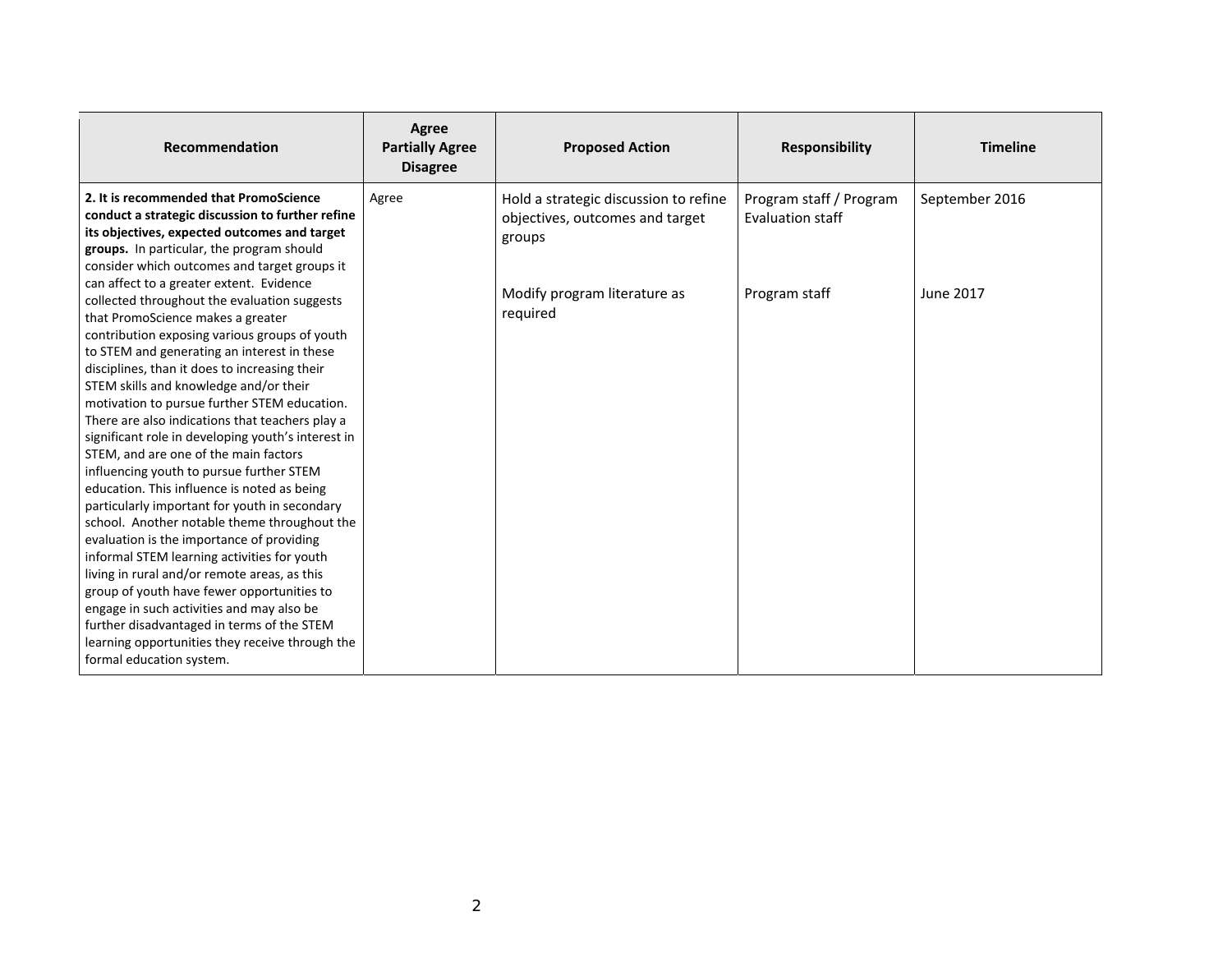| Recommendation                                                                                                                                                                                                                                                                                                                                                                                                                                                                                                                                                                                                                                                                                                                                                                             | Agree<br><b>Partially Agree</b><br><b>Disagree</b> | <b>Proposed Action</b>                                                              | <b>Responsibility</b>                                                   | <b>Timeline</b> |
|--------------------------------------------------------------------------------------------------------------------------------------------------------------------------------------------------------------------------------------------------------------------------------------------------------------------------------------------------------------------------------------------------------------------------------------------------------------------------------------------------------------------------------------------------------------------------------------------------------------------------------------------------------------------------------------------------------------------------------------------------------------------------------------------|----------------------------------------------------|-------------------------------------------------------------------------------------|-------------------------------------------------------------------------|-----------------|
| 3. It is recommended that the PromoScience<br>develop a new final activity report (FAR) that<br>includes more close-ended questions<br>regarding the impact of its funding on the                                                                                                                                                                                                                                                                                                                                                                                                                                                                                                                                                                                                          | Agree                                              | Hold meeting to discuss<br>improvements to Final Activity<br>Report template        | Program staff/Program<br>Evaluation staff                               | September 2016  |
| implementation, reach and quality of project<br>to provide more useful, accessible and<br>comparable performance information. The<br>report should also continue to include a few                                                                                                                                                                                                                                                                                                                                                                                                                                                                                                                                                                                                          |                                                    | Make modification to FARs                                                           | Program staff                                                           | September 2016  |
| open-ended questions to provide grantees with<br>the opportunity to highlight some of the<br>unique attributes of their program. It is further<br>recommended that PromoScience consult with<br>current and former grantees about what                                                                                                                                                                                                                                                                                                                                                                                                                                                                                                                                                     |                                                    | Consult grantees about FAR data<br>and make additional modifications<br>as reguired | Program staff                                                           | March 2017      |
| performance data is requested in the new FAR<br>to ensure that the data is also useful for<br>grantees and feasible to collect. Additionally,<br>data collected during the evaluation suggests<br>that some grantees do not have the capacity to<br>provide all of the data requested and that the<br>validity of the data is questionable at times.<br>Several key informants and grantees attribute<br>this lack of capacity to the fact that grantees<br>are unable to use PromoScience funds for<br>project evaluation. Grantees would therefore,<br>likely benefit from more comprehensive and<br>structured information on how to complete the<br>new FAR and the type of data requested, as<br>well as opportunities to use part of their<br>PromoScience grant to collect the data |                                                    | Consider eligibility of project<br>evaluation costs                                 | Program staff / Finance<br>and Awards<br><b>Administration Division</b> | September 2016  |